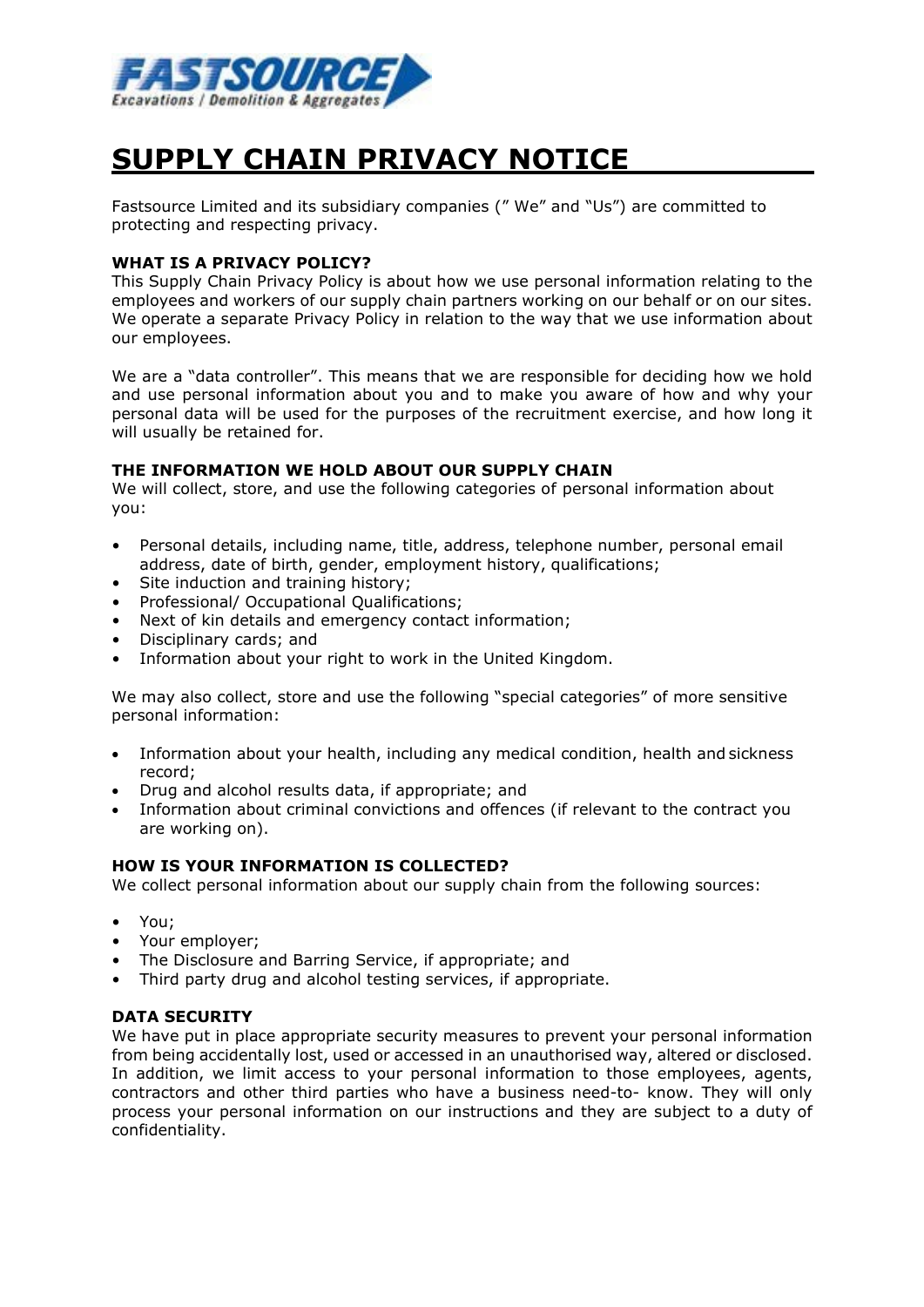

We have put in place procedures to deal with any suspected data security breach and will notify you and any applicable regulator of a suspected breach where we are legally required to do so.

#### **HOW WE WILL USE INFORMATION ABOUT A CANDIDATE**

We will use the personal information we collect about you:

- to ensure that you have the right skills, training and qualifications to comply with relevant regulatory requirements and standards for the works;
- health and safety monitoring of performance
- safeguarding purposes and to achieve the aims of our Modern Slavery Policy;
- to verify that you have the legal right to work on our sites or provide services on our behalf

We are allowed to process this information about you because it is in our legitimate interests to protect the health, safety and vital interests of you and others. We also need to process your personal information to ensure the efficient operation of our sites and services.

## **IF YOU DO NOT PROVIDE INFORMATION**

If you do not provide information when requested, it may be necessary for us to exclude you from site and to inform your employer.

#### **HOW WE USE PARTICULARLY SENSITIVE PERSONAL INFORMATION**

We will use your particularly sensitive personal information in the following ways:

- Medical Issues that we should be aware of which may affect the safety of you or others, or which may affect how we respond to an emergency;
- Whether you present a risk due to an impairment through drugs or alcohol;
- We may also be required to carry out a criminal record check in order to satisfy ourselves that there is nothing in your criminal convictions history which makes you unsuitable for the role. If:
	- $\circ$  we are legally required by a regulatory body to carry out criminal record checks in connection with a contract or service that you are working on;
	- o the role is one which is listed on the Rehabilitation of Offenders Act 1974 (Exceptions) Order 1975 (SI 1975/1023) and is also specified in the Police Act 1997 (Criminal Records) Regulations (SI 2002/233) so is eligible for a standard or enhanced check from the Disclosure and Barring Service;
- For safeguarding purposes and to achieve the aims of our Modern Slavery Policy; and
- To verify that you have the legal right to work on our sites or provide services on our behalf.

## **AUTOMATED DECISION-MAKING**

You will not be subject to decisions based on automated decision-making.

#### **DATA SHARING**

*Why might you share my personal information with third parties?*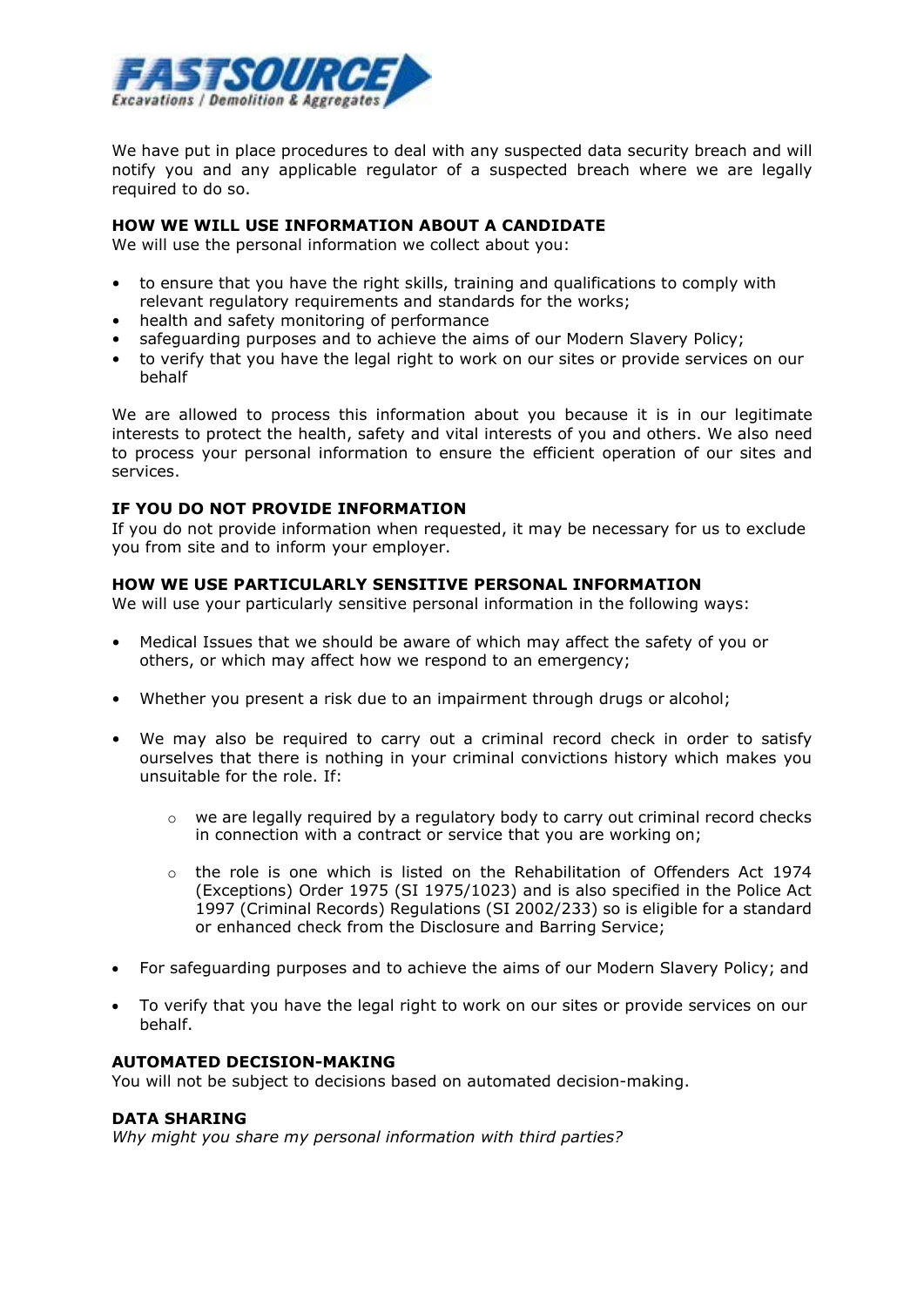

We will only share your personal information with the following third parties for the purposes of processing your application:

- Where required because of a legal obligation (i.e. the Health & Safety Executive)
- Your employer;
- A third-party service provider (e.g. software hosting providers);
- Associated Companies.

All our third-party service providers and Associated Companies are required to take appropriate security measures to protect your personal information in line with our policies. We do not allow our third-party service providers to use your personal data for their own purposes. We only permit them to process your personal data for specified purposes and in accordance with our instructions.

"Associated Companies" refers to those companies belonging to the same family of companies as us and who benefit from a close relationship, shared systems and shared ownership.

## **DATA RETENTION**

We will retain your personal information in accordance with our Data and Document Retention Policy and in accordance with the requirements of health and safety legislation.

## **RIGHTS OF ACCESS, CORRECTION, ERASURE, AND RESTRICTION**

Under certain circumstances, by law you have the right to:

- Request access to your personal information (commonly known as a "data subject access request"). This enables you to receive a copy of the personal information we hold about you and to check that we are lawfully processing it.
- Request correction of the personal information that we hold about you. This enables you to have any incomplete or inaccurate information we hold about you corrected.
- Request erasure of your personal information. This enables you to ask us to delete or remove personal information where there is no good reason for us continuing to process it. You also have the right to ask us to delete or remove your personal information where you have exercised your right to object to processing (see below).
- Object to processing of your personal information where we are relying on a legitimate interest (or those of a third party) and there is something about your situation which makes you want to object to processing on this ground. You also have the right to object where we are processing your personal information for direct marketing purposes.
- Request the restriction of processing of your personal information. This enables you to ask us to suspend the processing of personal information about you, for example if you want us to establish its accuracy or the reason for processing it.
- Request the transfer of your personal information to another party.

If you want to review, verify, correct or request erasure of your personal information, object to the processing of your personal data, or request that we transfer a copy of your personal information to another party, please contact the Data Protection Officer in writing, whose details are provided below.

## **RIGHT TO WITHDRAW CONSENT**